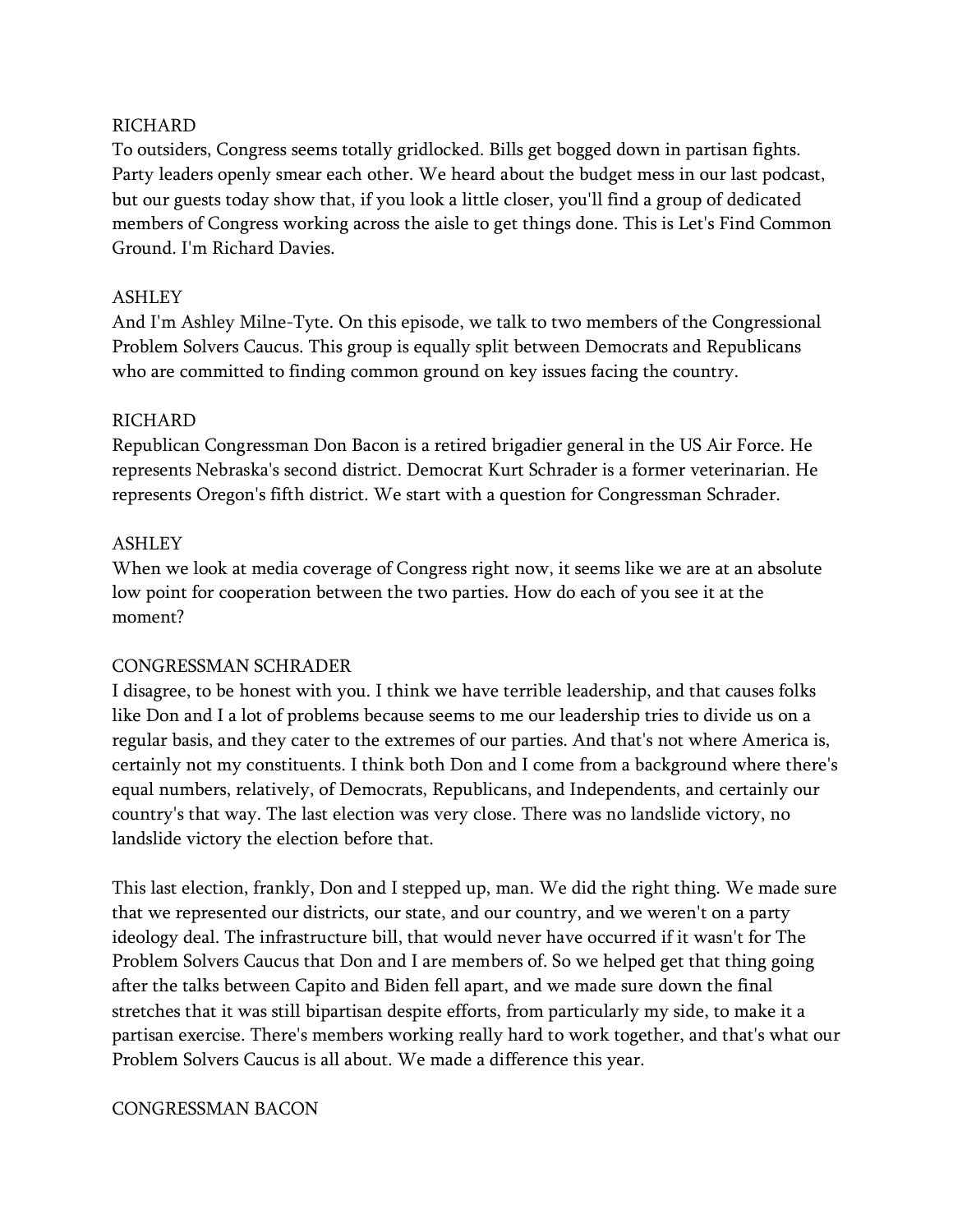I sure appreciate hearing Kurt's comments on this. I see some contrast, no doubt. I mean, this last election with President Trump and the impeachments, and then you had the certification, I mean, so there's a lot of anger on both sides. You can feel it, it's palpable. But yet in the midst of that, we have a group of folks who are trying to find common ground. So I would say there's some goodness in the middle of the badness you see around here in DC.

#### RICHARD

Kurt Schrader, you're the Democrat in this conversation, you made a pretty strong comment there just a few moments ago about the leadership and why it's not doing what it should. Are you talking about the leadership of both parties in Congress?

#### CONGRESSMAN SCHRADER

Yeah, I am. I'm talking about the Pelosis, the McCarthys, the Schumers, and the McConnells. Their job should be to get us to work together. Every organization I've ever... My own business, I'm a veterinarian in the real world, and my job is to make sure my team work together. Otherwise, we couldn't deliver for my consumers, for my clients, for my patients. And frankly, in my state legislature… I don't know about Nebraska, but in Oregon, the leadership would make sure that despite our differences that Don talked about, they're quite real, that at the end of the day on issues that really matter the most, the bread and butter issues to most Americans, that we got the job done.

Our leadership doesn't do that. Our leadership runs one messaging bill up the flagpole after another that has no chance to pass on the other side. I had to push to develop a prescription drug cost reduction plan through, that I got beat up for by the Far Left because it wasn't the same bill that had failed twice before. However, I worked closely with senators as well as my fellow members in Congress, our Problem Solvers group actually played a part in this product too, and we developed a prescription drug plan that's going to reduce costs for seniors dramatically. Their maximum out-of pocket cost would be \$2,000 a year. The insulin wouldn't cost more than \$35 a year. I mean, it's pretty phenomenal stuff, and yet I got beat up because I wasn't following the party doctrine. There's ways to get stuff done. Our leadership should be doing a much better job bringing members together. They just don't do that.

### CONGRESSMAN BACON

I think Kurt's on to something. The majority parties, and I'm not just picking on the current majority party, I saw it in 115th Congress, there's this culture that we're going to pass the perfect bills for our party, and we can do it because you got 218 votes-plus, but it has no chance in the sun. And it was what I observed in the 115th Congress. We passed a record number of bills out of the House, very strong Republican conservative type bills, and if you're a Republican, you're like, "Wow, this is great stuff."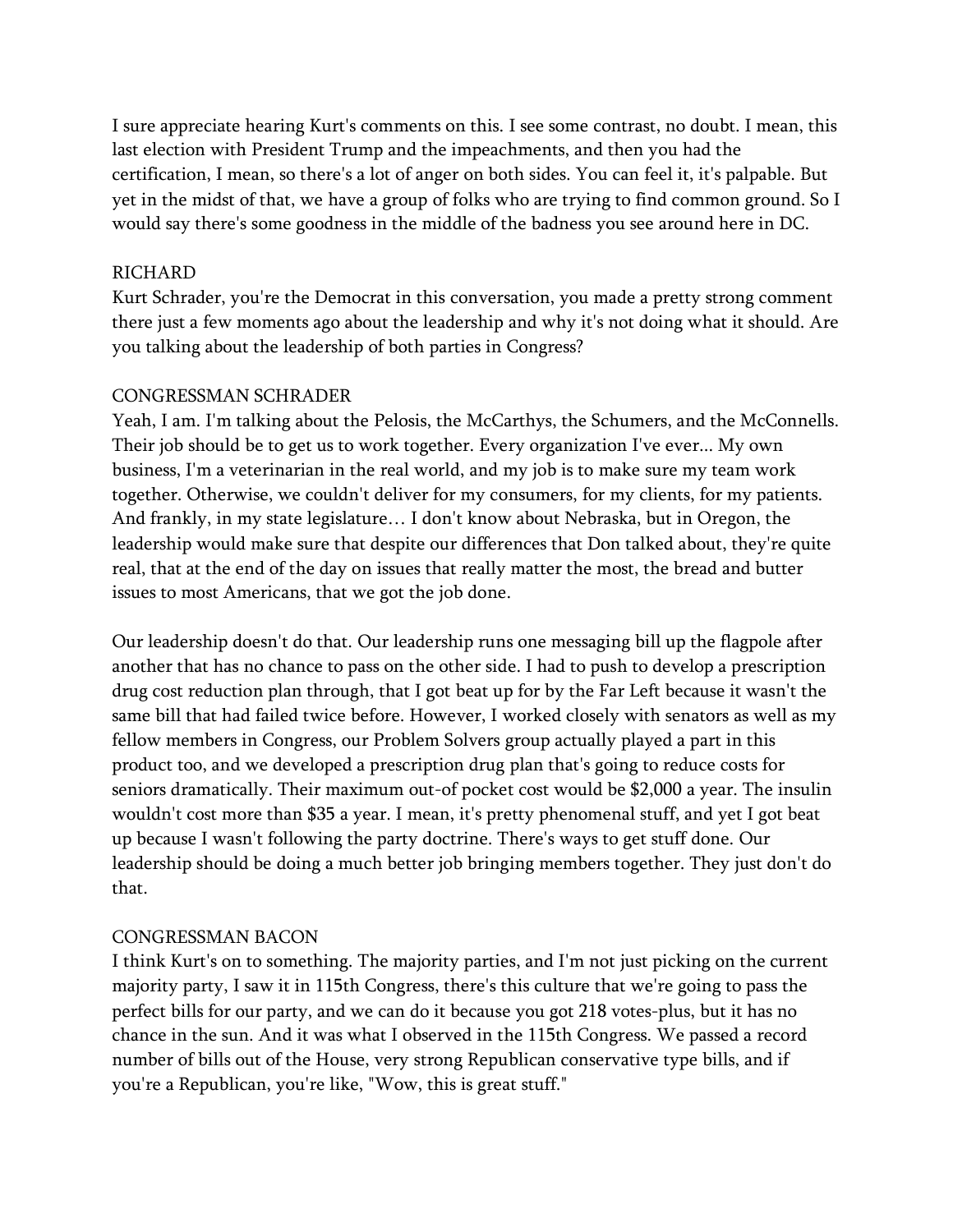I mean, 98% of it went nowhere in the Senate because you couldn't get 60 votes. And so my takeaway is we got to start working together from the beginning. We need leadership that's going to do this, that says, "Okay, if I can get a bipartisan bill out of the House, I can get 60 votes out of the Senate," and we have to have a cultural change. We can't be demanding 100% in the majority party. We should be taking maybe 60 or 70%, but the other party's got to have a slice of this because you'll never get 60 votes in the Senate. And that's the way it was designed. The filibuster was designed to ensure that we have more consensus and more centrist policies so you don't go left or right. But the House doesn't operate with that in the mindset. We should operate with that as a foregone conclusion ahead of time from the beginning that we got to do that and not at the end.

### ASHLEY

You're obviously both really passionate about working together, but 58, it's actually a fraction, isn't it, of the House? So why aren't there more of you? Why aren't there more problem solvers?

## CONGRESSMAN BACON

I'll jump in on this one, maybe to start off, and flip around here a little bit. 80% to 90%, somewhere in there, it varies a little bit depending on the election, are hard Republican or they're hard Democrat. And so there's very few competitive districts now, which I think competitive districts lend itself to more folks who want to be the problem solvers, working together, because you have to. I mean, in my district, it's 37% Republican, 36% Democrat, and the balance is independent or not aligned. But if you have a hard Republican or hard Democrat district, it tends to put people more in the progressive wings of the Democrat party, or maybe the Freedom Caucus or more strident on the RSC side, or the Republican Study Committee, which is more conservative groups. But we do need to grow this 58 to 100.

The problem is, with the last redistricting that we're seeing, it's actually becoming more polarized after all the new districts we're seeing. There's been fewer competitive districts, which concerns me because it's going to be harder and harder playing consensus builders if that's the case.

# CONGRESSMAN SCHRADER

Don's right. The gerrymandering that goes on to create these districts is a travesty. If the districts were more balanced, more reflective of the general populace, and we didn't pack all the Republicans in one district or pack all the Democrats in the other district… They live in an echo chamber. All they hear is from that one party. Don and I hear from everybody. We don't have an echo chamber. When I get my mail, whether it's email, hard mail, phone calls, on any given issue, I'm hearing from both sides. I got a two-thirds that like this bill, onethird that doesn't. Then it flips around on the next bill. And that keeps us thoughtful.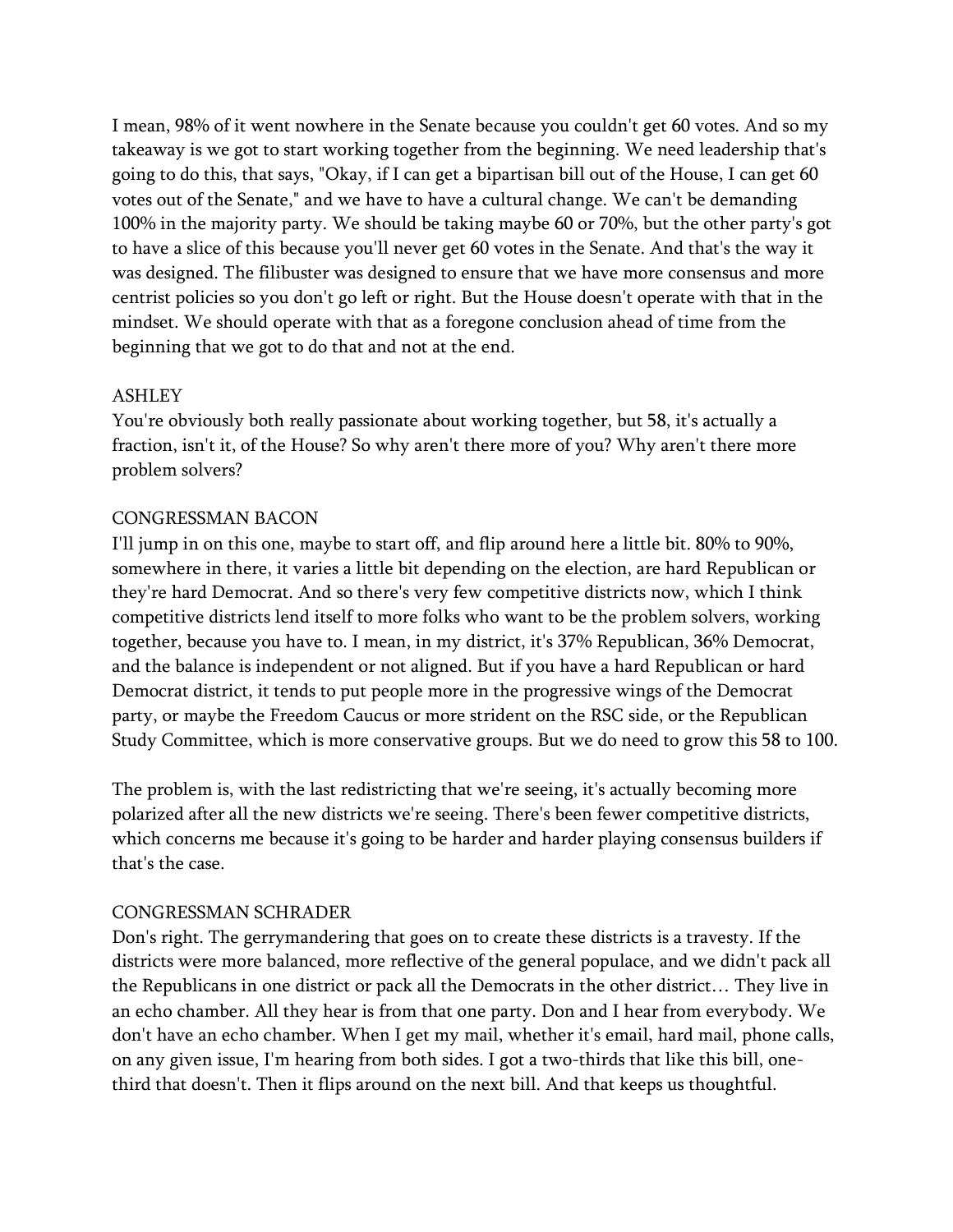We can't get out in left field or right field and be effective anyway. We can pretend, we can say all these outrageous statements, make sure all you guys in the media world love us, or we could be effective. And Don and I choose to be effective. We're supposed to govern. We're not supposed to sloganize. We're not a bunch of activists in Congress. We are members of Congress. We are governors of our great country. We're the ones that make the laws, and as we're elected to do. So at some point, we got to put all this passion into effective legislation to drive the country forward. That's what we're all about.

#### **RICHARD**

And how would you rate your progress so far?

#### CONGRESSMAN SCHRADER

The best year I've had in the United States Congress was 2020. We saved the country. If it wasn't for the COVID relief bills that were almost universally bipartisan… By huge bipartisan margins, we passed four or five bills. We literally saved our country. The problems we're facing now are we're victims of our own success. We've kept demand up. We've encouraged a lot of people to stay in their homes. We've let small businesses survive. We did great stuff. When the country really needed us, we showed up. This infrastructure package, the bipartisan, that's huge, biggest investment ever in American infrastructure, and we've done it, to your point, in the most partisan environment ever. We can get stuff done if we work at it.

#### RICHARD

Still, there is a feeling that Congress could do more. Recently, New Hampshire Governor Chris Sununu, who's a Republican, said he decided not to run for the U.S. Senate. Why? Senate Republicans reportedly told him they just wanted to hold out against President Biden until the end of his term. Don Bacon says part of this unwillingness to play ball is that Joe Biden ran as a centrist but isn't governing as one.

#### CONGRESSMAN BACON

There are things that we can do if, I think, the executive decided to be a little more centrist in his things. This last year, though, my sense of it was, it was, "Hey, we got a chance to do reconciliation. We could get some overreaching bills," and that was hard for most Republicans to be a part of. Thankfully, the infrastructure bill was an exception, and I think it's an example of what we can do when we're working together. And there's other areas that we could do this with.

I think the infrastructure bill, unfortunately, Kurt said that his leadership tried to make it more partisan. Well, so did ours, and there was no need for it. President Trump wanted an even bigger bill, and we've been wanting infrastructure for about two decades. This should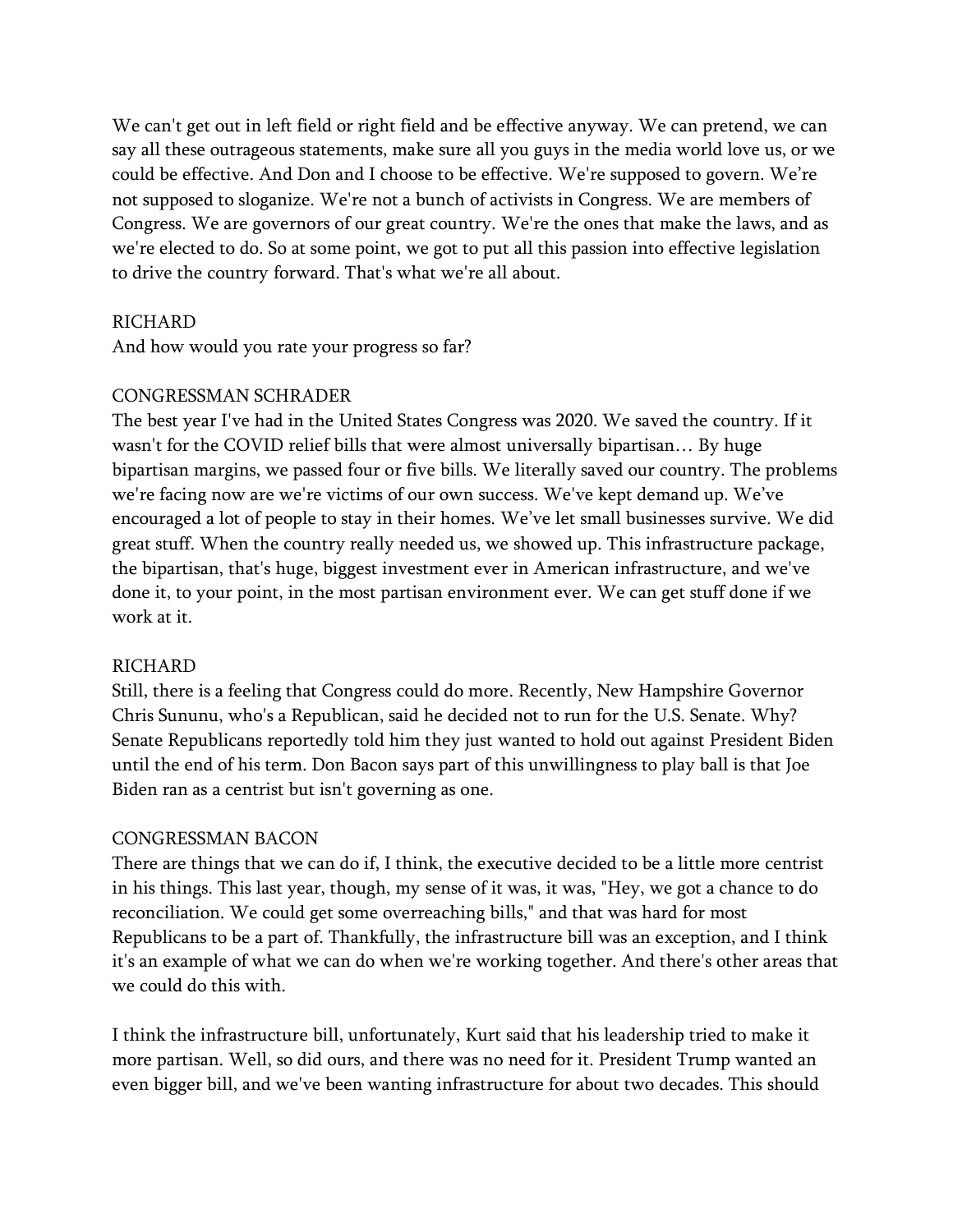have been an easy one, and it was still hard, but it was an example of what we can do when we're working together.

#### ASHLEY

I was going to ask you about the infrastructure bill and what went into that, what went on behind the scenes to get that done.

#### CONGRESSMAN BACON

It was sausage making, and I hate to say that because my name's Bacon. I'll tell you, it was fun working this out. I felt, when President Trump came out and said he wanted infrastructure, the Problem Solvers had already started, "Hey, this is something we can do," but there was three or four other priorities from the previous president. So it just didn't get there, and it got too nasty between him and Speaker Pelosi, I believe. There was some dynamics there. But after the election, the Problem Solvers didn't say, "Okay, we're done." We got more serious, and there was a subset that really put a lot of time into it, and we came up with about an 80% solution… I'd say 90% solution. That's when the senators said, "Hey, we would like to take it because we got to get 60 votes in the Senate."

I think we had six Republicans, six Democrat senators. We sort of took this on, and then we would meet with them once a week, once every two weeks, where we'd go back and forth. And, really, the senators took our 80% solution and they finished it off, and they got a very good bipartisan vote out of the Senate. It could have even been better, but there were already some partisan clouds coming in on this thing. But when you have Leader McConnell voting for it, my good friend, one of my best friends Deb Fischer, voting for it, Senator Grassley, that's a pretty good bipartisan bill. And then it came back to us, and for some reason then, both leaderships tried to ground this thing out.

And I got to tell you, it was the Problem Solvers. I've got to give Josh Gottheimer credit here for insisting that it get de-linked from the Build Back Better Bill. And that's what Pelosi and a lot of the Progressives wanted, to link them together, which that means it was going to be a partisan bill. On the other hand, our guys, our leadership just didn't want to give the victory, but it shouldn't have been seen that way. This was a victory for the country.

### CONGRESSMAN SCHRADER

I, too, was overjoyed and really pleased when I saw the Senate vote. It was pretty dramatic. McConnell voted for the thing. And I thought, "All right, we're done, we're good." It comes over to the House, and Pelosi sits on it. And I'm going, "What's going on here?" And it was all this, the Far Left didn't have faith enough in the rest of their social agenda that it could pass on its own. So they wanted to link it to our bipartisan infrastructure bill. And that was not the deal we made with Don Bacon. The Democrats at the Problem Solvers group made a deal with our Republicans at Problem Solvers group, this is separate bill. We did good work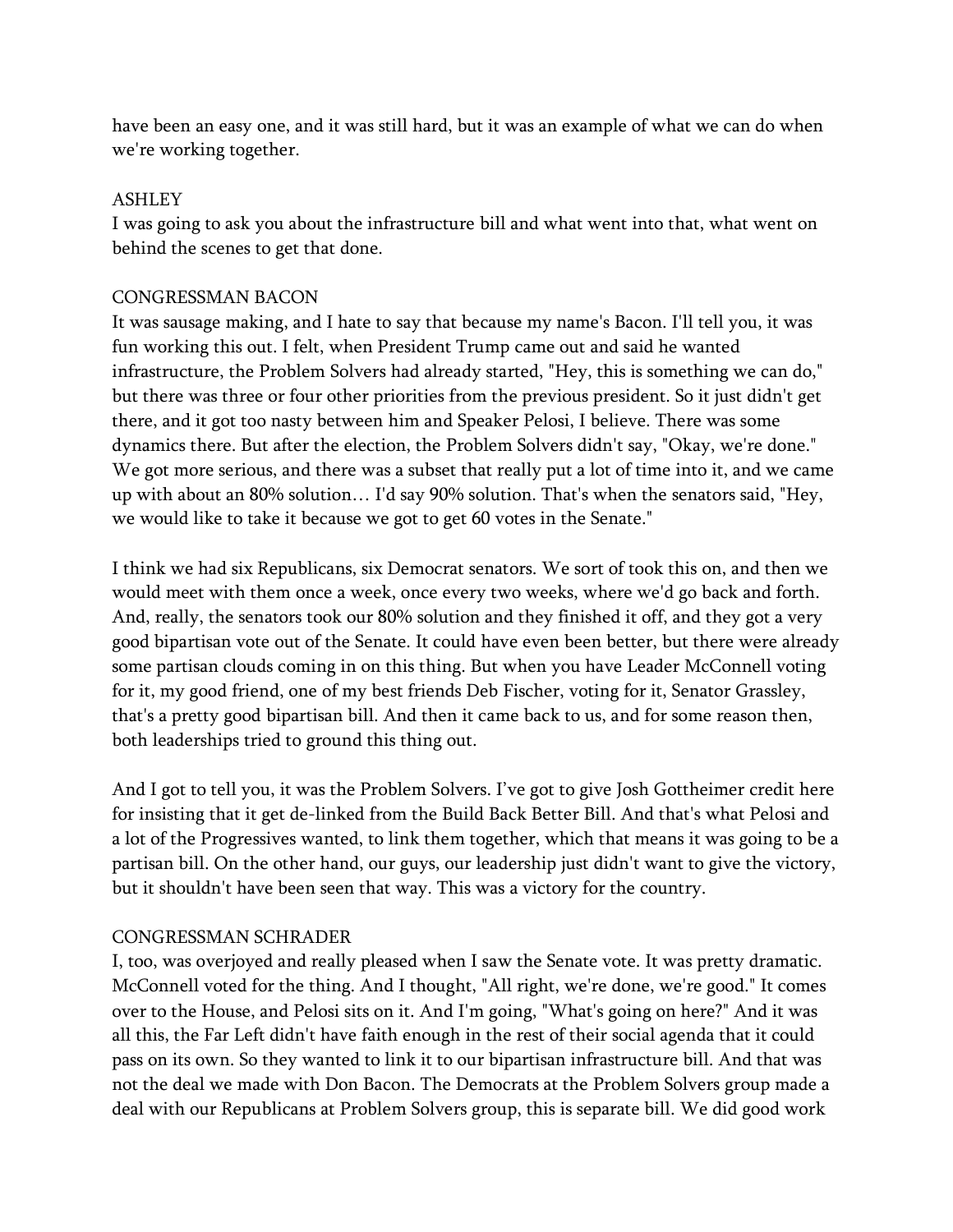here. To Don's point, we helped birth it, and Senate made it its own, the president adopted it. It was a huge priority, a huge priority for the country, and we were adamant we were going to keep the faith with our Republican colleagues and the American people and keep this as a standalone, excellent bipartisan infrastructure bill.

#### RICHARD

The best known members of Congress are often the hardliners. There's the gang of four in the House, on the left, Bernie Sanders, and then on the right, we hear a lot from Josh Hawley and from Ted Cruz and from other hard Right members. Is there any frustration that the media is always about clashes and controversies and doesn't cover the center, doesn't cover the areas of agreement, the friendships that you have?

#### CONGRESSMAN BACON

One of my colleagues recently said there's show horses and there's workhorses. And a lot of the show horses are on TV. They get a lot of coverage. A lot of people say we want you to be like this person or that person. I'll say that person, they didn't get a single bill passed in this Congress, or I mean, didn't have much influence on any legislation. They may be have a lot of influence on TV, whether it's MSNBC or FOX, whatever. But in the end, we're here to be legislators, and we need more workhorse mentality, and the media doesn't glue to that. But in the long run, good policy is good politics.

### CONGRESSMAN SCHRADER

Well, I'll be a little blunter. The media is the problem. Media's terrible. Social media is horrible. It undermines the fabric of democracy, and present company excepted, Richard, but I am very disappointed in how the media showcases these extreme people for ratings and to get people to view your side. I get it. It's America. Do whatever you want, but there are the workhorses that Don talks about, like he and I. That's fine, cover all these other people. We're going to try our best to get the job done. And America… the outset of the show here was about how divisive we are. Well, it really isn't that way.

We could be better, but you showcase all the divisiveness. You don't talk about the stuff that we agree on. You don't talk about all the veterans bills that constantly get nearly 400 votes a piece or more every time they come up, or the Energy and Commerce Committee that we're on, where it's almost always bipartisan stuff, on the drug addiction front, you name it. But you guys never cover that. You never cover that. The media, with all due respect, huge problem for Congress.

### ASHLEY

Congressman Kurt Schrader and Don Bacon on Let's Find Common Ground. A couple of minutes ago, we heard the name Josh Gottheimer. He is co-chair of the Problem Solvers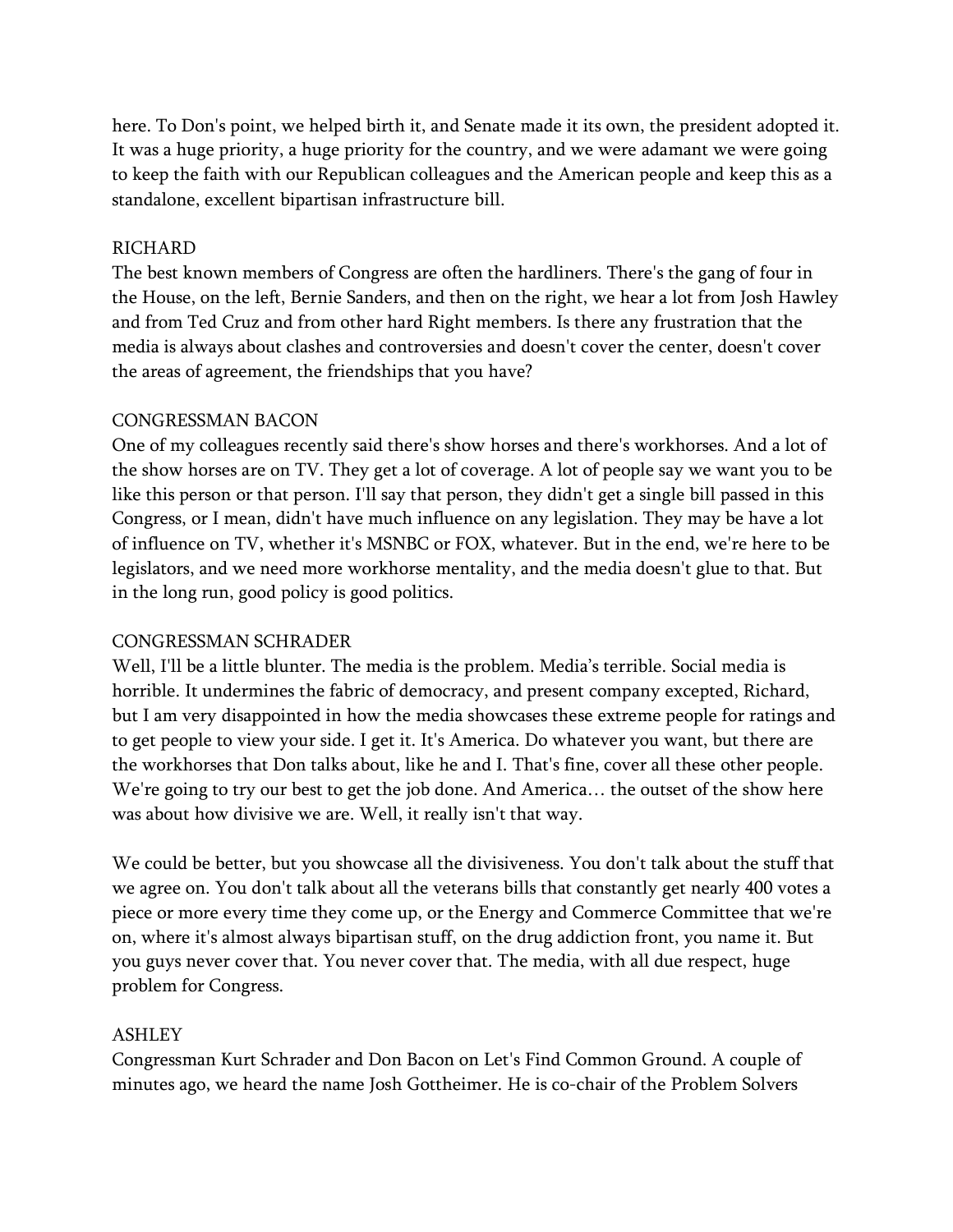Caucus. Other leading members we'll hear mentioned include Tom Reed and Brian Fitzpatrick. Our interview continues in a minute. I'm Ashley.

### RICHARD

I'm Richard. We have a special episode of Let's Find Common Ground coming up. It's being released next week to mark Black History Month.

## ASHLEY

The theme of this year's celebration is Black Health and Wellness. We'll discuss that and other themes and include special moments from past podcasts and public events from Common Ground Committee.

## RICHARD

Race represents both a challenge and an opportunity in finding common ground. We're calling our upcoming episode special for good reason.

## ASHLEY

Now, back to our interview with Republican Representative Don Bacon and Democrat Kurt Schrader.

## RICHARD

You've talked about the infrastructure bill that was passed with a great deal of help from Problem Solvers Caucus. How important is your caucus in getting things done in Congress, and are there prospects for more progress this year?

# CONGRESSMAN BACON

I think we're the hope of the future, Richard. I think we're the blueprint of how this is supposed to work. If you want to get 60 votes in the Senate on a hard bill, you better have a blueprint like Problem Solvers for getting it out of the House so you have a good mix of Republican and Democrat support. If you're going to pass something on a party line vote out of the House, it's dead on arrival in the Senate, bottom line.

# CONGRESSMAN SCHRADER

Our caucus's value is sometimes when on major, as well as not so major legislation, but particularly major legislation where their leadership is having trouble getting consensus from both sides of the aisle, but it's an important piece of legislation, whether it's dealing with the border issues, the southern border issues… we played a huge role as Problem Solvers in that about three, four years ago… whether it's an infrastructure bill. When things start to fall apart, a lot of times Problem Solvers Caucus, because we talk to each other, because we break bread every week, we're the only place in Washington, DC where members of Congress from both parties sit down on a regular basis and talk to another about these types of issues.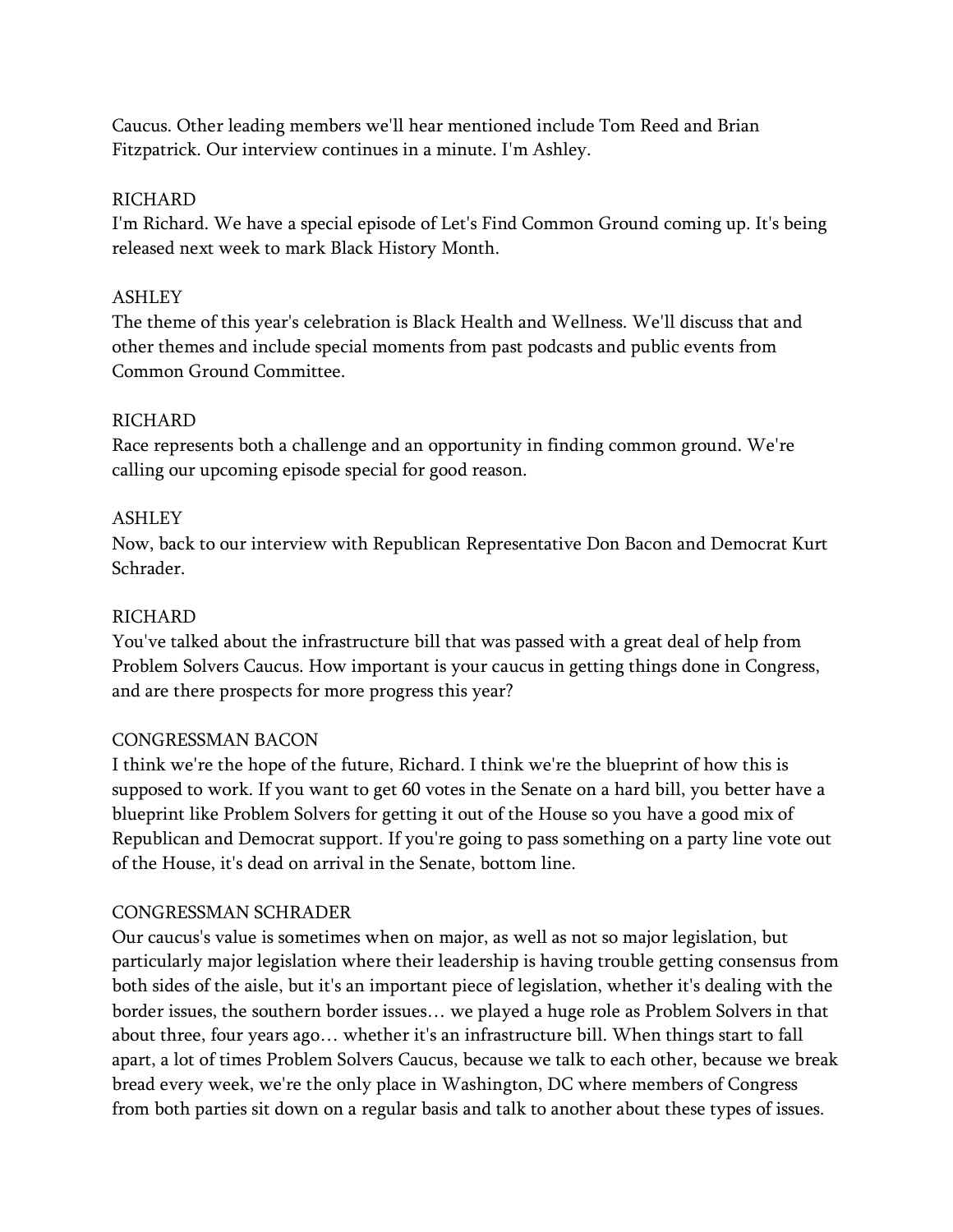We have work groups on these big issues of the day that Don alluded to, for instance, on the transportation piece. We have one on prescription drugs. We have lots of different work groups. So we're poised and ready to jump in. And that sets the sweet spot for the Problem Solvers Caucus. When things look the bleakest, we can step in and sometimes bring a little sunshine.

## CONGRESSMAN BACON

There's a new development, too, that I'd like to just update. This year, we started working with the senators that are in the same mindset, 12 of them in particular. And this is really good because you get the synergy now of like-minded senators and what they're willing to do. And that really has made us even better, I believe. So this is, I think, the next step forward if you want to have government that's working and getting things done.

## ASHLEY

Well, alluding to difficult things for a minute, within Problem Solvers, is there a concern about potential political violence, either in the upcoming mid-terms or the 2024 presidential election? Is that something you talk about?

## CONGRESSMAN BACON

I haven't much with the Problem Solvers. I mean, I am concerned about the… 2016, the legitimacy of the election was brought in question, a lot of charges of, was Trump colluding with the Russians. I think Mueller laid 95% of that to rest. Now we have 2020, it even got worse with the delegitimizing elections, and now we're... Even this last press conference with President Biden, there was a little bit of, will 2022 be legitimate or not? This is not good. This undermines our great country. Respecting election results is critical, and peaceful transition of power is probably the reason we are that bright shining city on a hill.

I think we've, as representatives, got to do better, and I think our American people got to do better here. We have the greatest country in the world, and we've got to pass it on to our kids and grandkids, but this delegitimizing elections undermines that.

### CONGRESSMAN SCHRADER

I totally, totally agree with Don. When January 6th occurred, we don't agree all the time, and there was concern about members of our caucus that were not inclined to validate the electoral count, and rather than yell at one another, rather than threaten one another, Josh and Tom and Brian decided to have a conversation. And we talked about it. We talked about why different members said, "Here's why I feel I'm upset with you." And the other member would say, "Well, here's why I voted the way I did." And it was a tough conversation, but it was a good conversation. It was an ethical conversation.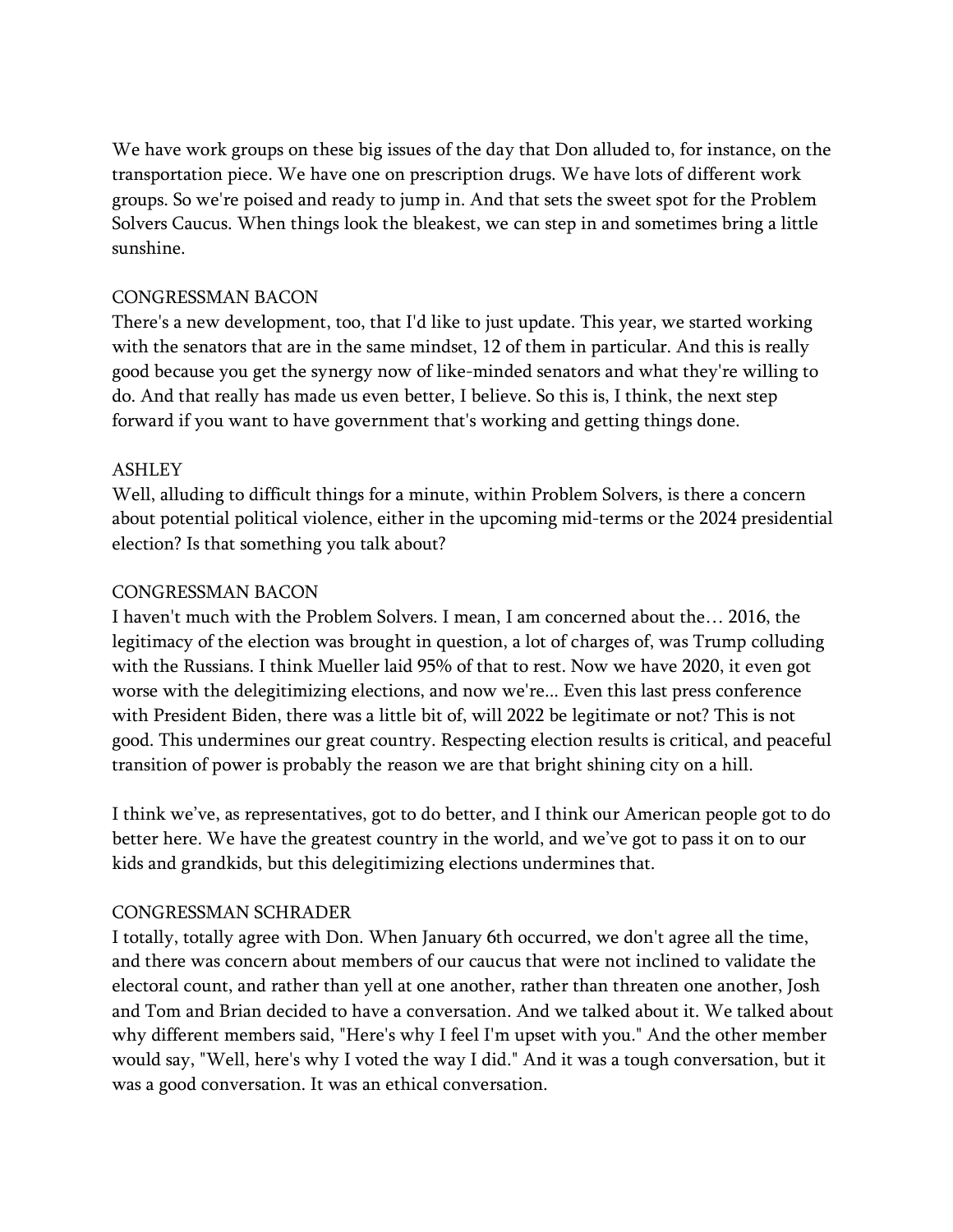Out of that, I'm not sure we changed each other's minds on anything, but we at least listened to one another, and I'd like to say maybe respected the other person's point of view, didn't agree with it, maybe, but respected that he's a fellow American, he represents 700,000 Americans, or she, and, okay, let's move forward. This is ultimately, as Don said, a great country. If we start undermining the electoral process, we're in big, big trouble.

#### ASHLEY

Is there any generational difference that you've noticed between those in Congress who are willing to work together, such as Problem Solvers, and those who aren't? Or is it across the board?

#### CONGRESSMAN SCHRADER

That's a good question. Some of the newer members, I think, are more radicalized on the Left and the Right, but I don't think it's a generational thing. Look at Bernie Sanders, and then you've got Ocasio-Cortez. They both are similar in their philosophies, and there's a little bit of difference generationally between them. So I don't think so. I think it gets more to the way these districts are constructed, and the fact that they're less and less competitive, to Don's earlier comments. And, as a result, there's these echo chambers where activist groups instill disagreement. Sometimes they're reconcilable disagreements.

#### CONGRESSMAN BACON

I don't think it's generational either. I agree with Kurt. I've seen consensus builders that are more senior and consensus builders that are more younger, and the opposite as well. I've seen good, bad, and ugly young. I've seen good, bad, and ugly old. I hope I'm on the good side.

### RICHARD

The caucus, the Problem Solvers Caucus, represents just a fraction of the House. Are both of you hoping to grow its size?

#### CONGRESSMAN SCHRADER

Absolutely, absolutely. And actually, there are a lot of folks who agree with us but are afraid to speak out because they're afraid of the far left or the far right. I think there's an appetite among most members of Congress, the vast majority of members on the Republican side and on the Democratic side, to work together and get stuff done. And most of the issues we agree on. We disagree maybe on methods to get there, but that is the mold of the Problem Solvers Caucus, let's sit down and talk about that and see if we can bridge those procedural differences to get to what we really want at the end of the day.

So yeah, we hope to grow it. I think as we make more and more of an impact like we did this past year and the year before that, there's going to be more interest, but we want people that are truly problem solvers. We don't want people in there that are going to say, "Yeah, I'm a